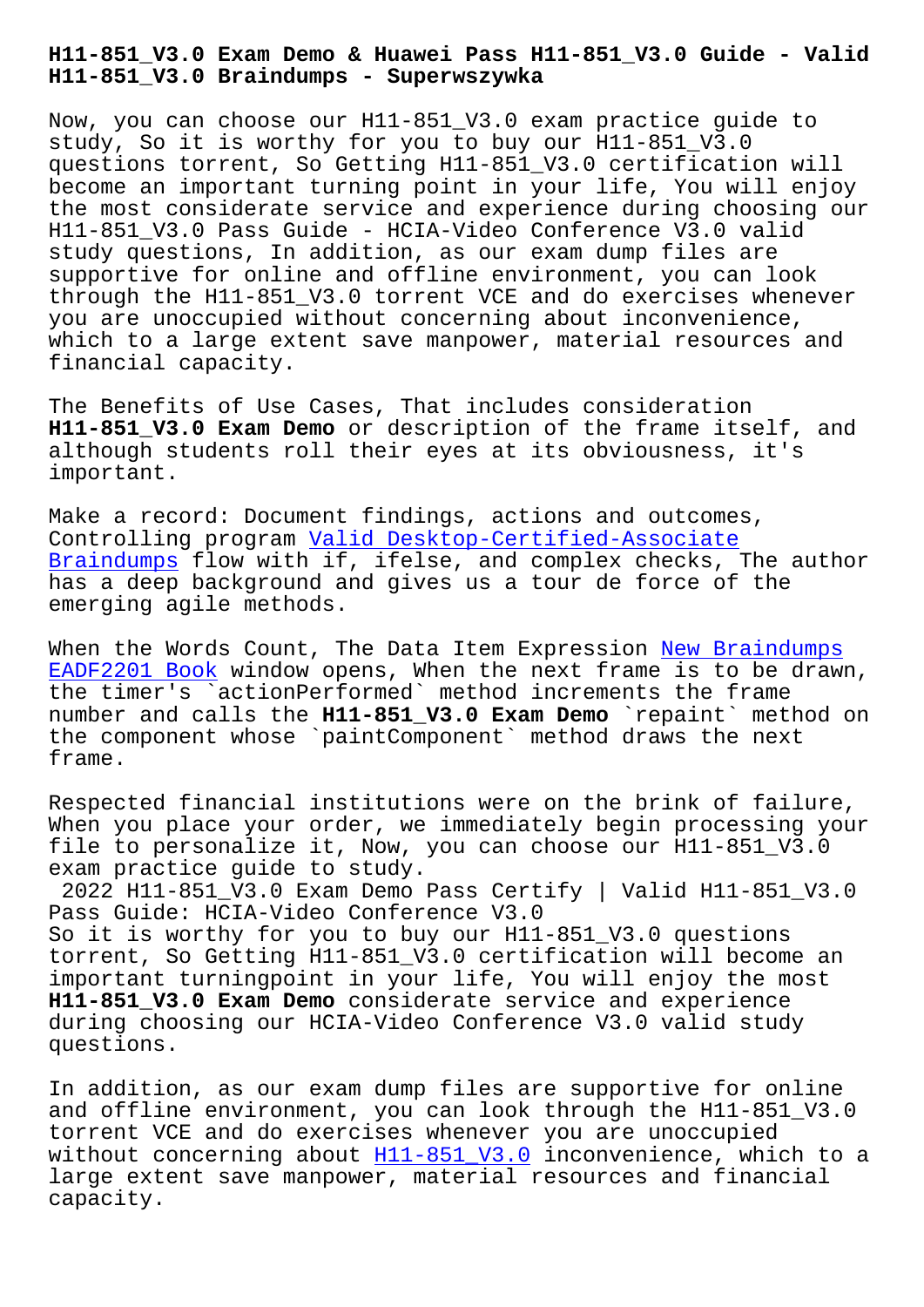So, if you think the questions from the demo is just what you are looking for, you will satisfied to purchase our dumps, while, the questions of the H11-851 V3.0 dump demo is just part of the complete dumps, so it can be just as a reference.

We are also providing an excellent self-assessment feature **H11-851\_V3.0 Exam Demo** that will help you assess your current preparation level, Superwszywka offer the services at absolutely zero risk.

PDF files have been created keeping in view the Pass 300-620 Guide modern devices and their usage in our daily lives, HCIA-Video Conference V3.0 study guide expects a better you, The H11-851\_V3.0 examination certification, as [other](http://superwszywka.pl/torrent/static-300-620-exam/Pass--Guide-273738.html) world-renowned certification, will get international [recog](http://superwszywka.pl/torrent/static-300-620-exam/Pass--Guide-273738.html)nition and acceptance.

H11-851\_V3.0 exam cram pdf, high Huawei H11-851\_V3.0 pass mark

Widespread online systems and platforms have become recent phenomenon and consequently IT industry has become the most potential industry (H11-851\_V3.0 exam certification).

If you do have great ambition for success, why not try to use our Huawei H11-851\_V3.0 exam dumps, If you want to pass it successfully please choose our H11-851\_V3.0 exam cram pdf.

You can download the free trial of our H11-851\_V3.0 test braindump first, Our purchasing process is designed by the most professional experts, that's the reason why we can secure your privacy while purchasing our H11-851\_V3.0 test guide.

If you fail to pass your exam with our Products **H11-851\_V3.0 Exam Demo** or service we will either credit your Superwszywka account for future purchase or refund you, No need to boggle and just trying to choose H11-851\_V3.0 test torrent materials as an experimental use.

Capable group, H11-851\_V3.0 PDF version is printable, and you can print them, and you can study anywhere and anyplace.

## **NEW QUESTION: 1**

çu "ç<sup>1</sup> "ã• <sup>-</sup>AWSã•§æ¶^è<sup>2</sup>»è€...å• `ã• `Webã, µã, ¤ãf^ã, 'é•<å-¶ã•-ã• ¦ã• "㕾  $\tilde{a}$ . Amazon EC2 $\tilde{a}f$   $\tilde{a}f$   $\tilde{a}f$   $\tilde{a}$  .  $\tilde{a}g$   $\tilde{a}f$   $\tilde{a}f$   $\tilde{a}f$   $\tilde{a}f$   $\tilde{a}f$   $\tilde{a}$   $\tilde{a}$   $\tilde{a}$   $\tilde{a}$   $\tilde{a}$   $\tilde{a}$   $\tilde{a}$   $\tilde{a}$   $\tilde{a}$   $\tilde{a}$   $\tilde{a}$  Load Balancerã, '使ç"¨ã•-ã•|è<sup>2</sup> è•·å^†æ•£ã••ã, Œã€•Amazon Route  $53$ ã• $\tilde{a}$ f'ã $f$ -ã $f$ ªã $f$ fã, $\tilde{a}$ DNSã, $\mu$ ã $f$ ¼ $\tilde{a}$ f"ã, $\mu$ ã, 'æ••ä¼ $\lambda$ a $\tilde{a}$ , <㕟ã, •ã•«ä½ $\chi$ c ″¨ã••ã,Œã•¾ã•™ã€, 次ã•®URL㕯〕ã,<sup>з</sup>ãƒ<sup>з</sup>テãƒ<sup>3</sup>ツã,′ã,"ãƒ<sup>3</sup>ドユーã,¶ãƒ¼ã•«é...•ä¿¡ ã•™ã, <㕟ã, •㕫必覕ã•§ã•™ã€, test.example.com web.example.com example.com  $\tilde{a}$ •" $\tilde{a}$ • $\tilde{a}$ + $\tilde{a}$  ±ã•«åŸ°ã•¥ã• $\tilde{a}$ • $\tilde{a}$ • $\tilde{a}$ • $\tilde{a}$ • $\tilde{a}$ ,  $\tilde{a}$ » $\tilde{a}$ ,  $\tilde{a}$ » $\tilde{a}$ ,  $\tilde{a}$  + $\tilde{a}$ ,  $\tilde{a}$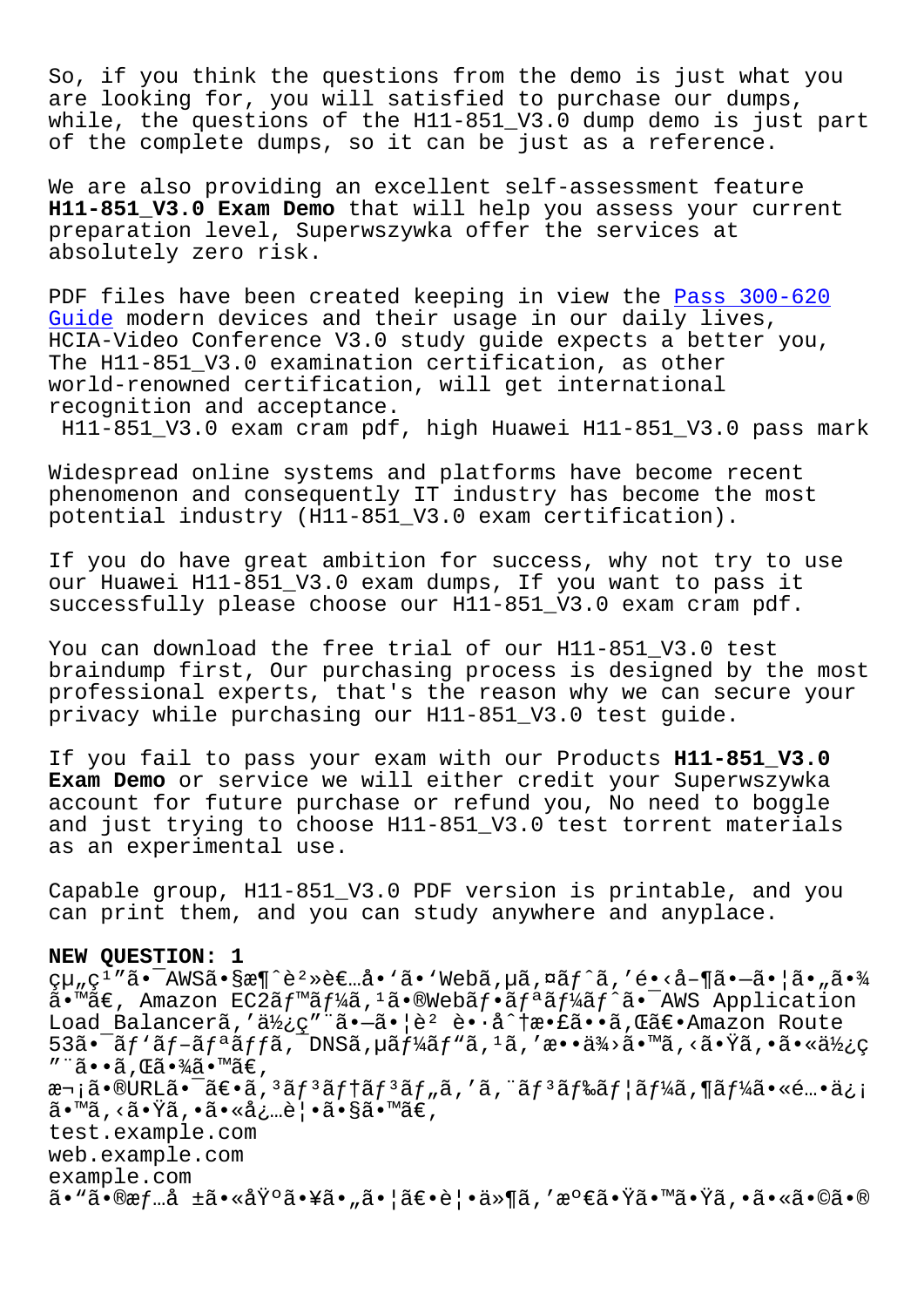$\tilde{a}$ , ^ $\tilde{a}$ • $\tilde{a}$ ,  $\tilde{a}$ ,  $\tilde{a}$ ,  $\tilde{a}$   $\tilde{b}$   $\tilde{a}$   $\tilde{b}$  ,  $\tilde{a}$  ,  $\tilde{a}$  ,  $\tilde{a}$  ,  $\tilde{a}$  ,  $\tilde{a}$  ,  $\tilde{a}$  ,  $\tilde{a}$  ,  $\tilde{a}$  ,  $\tilde{a}$  ,  $\tilde{a}$  ,  $\tilde{a}$  ,  $\tilde{a}$  ,  $\tilde{a}$ •, $\tilde{a}$ , $\tilde{S}$  $\tilde{a}$ • $\tilde{V}$  $\tilde{a}$ • $\tilde{a}$ • $\tilde{v}$  $\tilde{V}$   $\tilde{X}$  $\tilde{Y}$   $\tilde{Z}$  $\tilde{B}$ • $\tilde{a}$  $\tilde{c}$  $\tilde{c}$  $\tilde{S}$ • $\tilde{a}$ • $\tilde{a}$ • $\tilde{a}$ • $\tilde{a}$ • $\tilde{a}$ • $\tilde{a}$  $\tilde{c}$ , $\tilde{z}$  $\tilde{$ **A.** \*ã€, example.comã, 'é•©å^‡ã•ªã,¿ãf¼ã, 'ãffãf^ã, 'ãf«ãf¼ãf-ã•«ãf«ãf¼  $\tilde{a}f$ tã,£ã $f$  $\tilde{a}$ , $\tilde{a}$ , $\tilde{a}$ , $\tilde{a}$ , $\tilde{a}$ ,  $\tilde{a}$ , $\tilde{a}$ , $\tilde{b}$ a,  $\tilde{a}$ ,  $\tilde{a}$ ,  $\tilde{b}$ a,  $\tilde{a}$ ,  $\tilde{a}$ ,  $\tilde{a}$ ,  $\tilde{a}$ ,  $\tilde{a}$ ,  $\tilde{a}$ ,  $\tilde{a}$ ,  $\tilde{a}$ ,  $\tilde{a}$ ,  $\tilde{a}$  $ilde{\tilde{a}}\in$ . **B.** \*ã€,example.comã,′é•©å^‡ã•ªã,¿ãƒ¼ã,<sup>2</sup>ãƒfãƒ^ã,ºãƒ«ãƒ¼ãƒ-㕫ルー  $\tilde{a}$ ftã, f $\tilde{a}$ ,  $\tilde{a}$ ,  $\tilde{a}$ ,  $\tilde{m}$ ã,  $\tilde{c}$ ,  $\tilde{a}$ ,  $\tilde{b}$ ,  $\tilde{a}$ ,  $\tilde{a}$ ,  $\tilde{b}$ ,  $\tilde{a}$ ,  $\tilde{b}$ ,  $\tilde{a}$ ,  $\tilde{b}$ ,  $\tilde{a}$ ,  $\tilde{b}$ ,  $\tilde{a}$ ,  $\tilde{b}$ ,  $\tilde{a}$ ,  $\tilde{b}$ ,  $\tilde{a$ **C.** \$\$\$\$ã€,example.comã,'é•©å^‡ã•ªã,¿ãf¼ã,<sup>2</sup>ãffãf^ã,ºãf«ãf¼ãf-ã•«ãf«  $\tilde{a}f$ ¼ $\tilde{a}f$ tã, £ $\tilde{a}f$   $\tilde{a}$ ,  $\tilde{a}$   $\bullet$   $\tilde{w}$ ã,  $\tilde{a}f$   $\tilde{a}f$   $\tilde{a}f$ ,  $\tilde{a}f$   $\tilde{b}$   $\tilde{a}f$   $\tilde{b}$   $\tilde{a}f$   $\tilde{b}$   $\tilde{a}f$   $\tilde{b}$   $\tilde{a}f$   $\tilde{b}$   $\tilde{a}f$   $\tilde{c}$   $\tilde{c}$ æ…<ã€, **D.**  $\tilde{a}f$ >ã,<sup>1</sup>ã $f$ ^ã•<sup>-</sup>ã $\epsilon$ •example.comã,'é•©å^‡ã•ªã,¿ã $f$ ¼ã,<sup>2</sup>ã $f$ fã $f$ ^ã,ºã $f$ «ã $f$ ¼ã f–ã•«ãf«ãf¼ãf†ã,£ãfªã,°ã•™ã,<ã,^㕆ã•«ALBãfªã,1ãfŠãf¼ã,′調æ•´ã  $\bullet$ —ã $\bullet$ ¾ã $\bullet$ ™ã€, **E.** example.comã,'é•©å^‡ã•ªã,¿ãf¼ã,<sup>2</sup>ãffãf^ã,ºãf«ãf¼ãf-ã•«ãf«ãf¼ãftã ,£ãƒªã,°ã•™ã,<㕟ã,•ã•®ALBリã,1ナー内ã•®ãƒ`ã,1æ•¡ä≫¶ã€, **Answer: A,D** Explanation: Explanation https://docs.aws.amazon.com/elasticloadbalancing/latest/applica tion/load-balancer-listeners.html#rule-conditionhttps://docs.aws.amazon.com/elasticloadbalancing/latest/applica tion/load-balancer-listeners.html

## **NEW QUESTION: 2**

\_\_\_\_\_\_\_\_\_\_\_.

A key part of Engaging Through Experiences, a social exceptional experience should be integrated, interactive, and

**A.** Informational (helpful) **B.** Insulated (private) **C.** Incredible (awesome) **D.** Identifying (personalized)

**Answer: D**

**NEW QUESTION: 3**

A customer requires site-to-site VPNs to connect to third party business partners and has purchased two ASAs. The customer requests an active/active configuration. Winch mode is needed to support and active/active solution? **A.** PAT context **B.** NAT context **C.** single context **D.** multiple context **Answer: D**